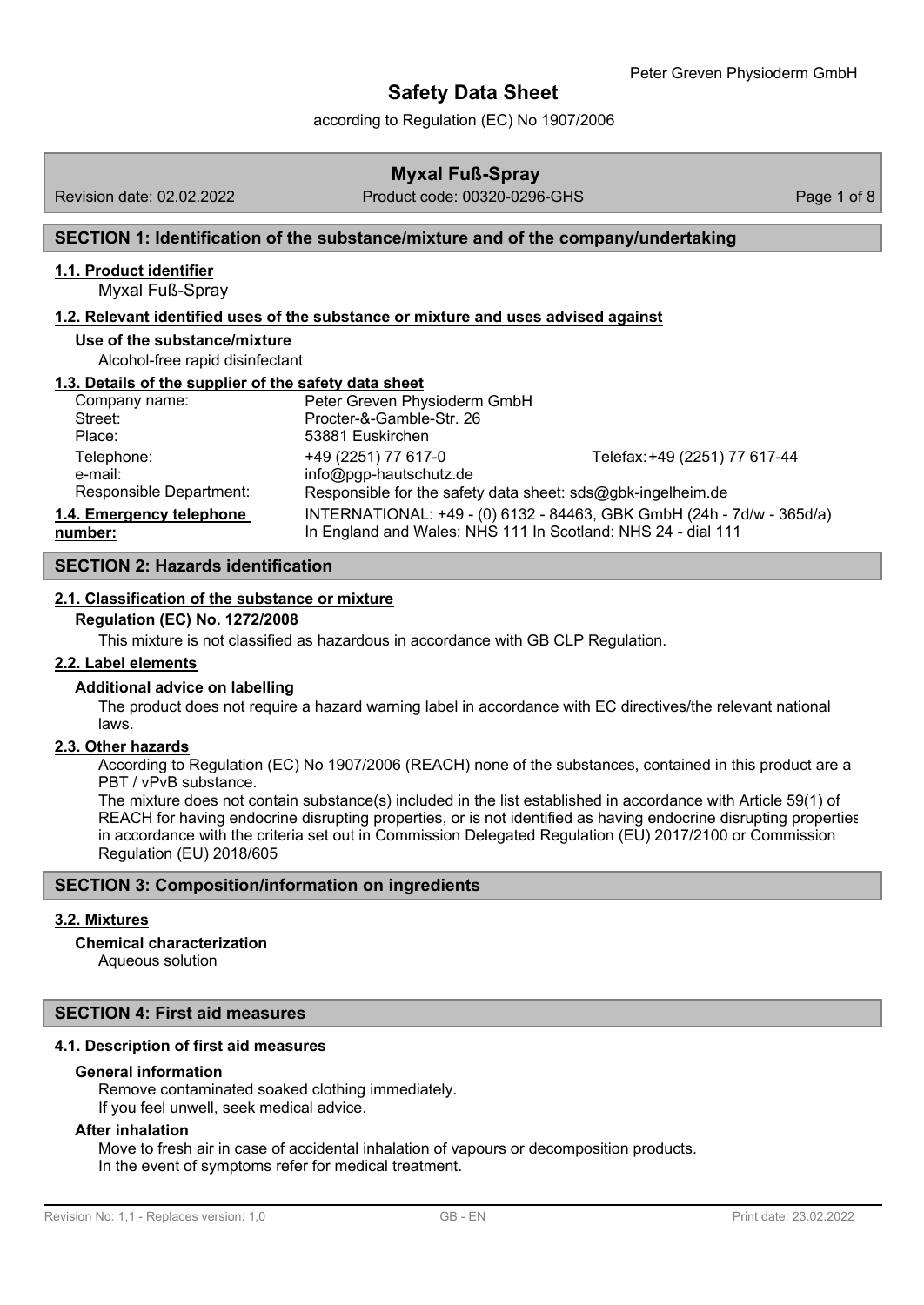according to Regulation (EC) No 1907/2006

## **Myxal Fuß-Spray**

Revision date: 02.02.2022 Product code: 00320-0296-GHS Page 2 of 8

#### **After contact with skin**

Wash off immediately with soap and plenty of water. Consult a doctor if skin irritation persists.

#### **After contact with eyes**

Rinse immediately with plenty of water, also under the eyelids, for at least 15 minutes. If eye irritation persists, consult a specialist.

### **After ingestion**

Do not provoke vomiting. Consult physician. Attention in case of vomiting - acute danger of suffocating, produced by foaming ingredients. Rinse mouth. Make drink some glasses of water. The decision whether to provoke vomiting is to be taken by a physician.

### **4.2. Most important symptoms and effects, both acute and delayed**

Contact with eyes, skin or oral tissues may cause irritation.

## **4.3. Indication of any immediate medical attention and special treatment needed**

Treat symptoms.

### **SECTION 5: Firefighting measures**

## **5.1. Extinguishing media**

### **Suitable extinguishing media**

Product does not burn, fire-extinguishing activities according to surrounding.

#### **Unsuitable extinguishing media**

Full water jet

## **5.2. Special hazards arising from the substance or mixture**

Fire may produce: carbon monoxide (CO), carbon dioxide (CO2) and nitrogen oxides (NOx) Chlorine compounds

#### **5.3. Advice for firefighters**

Use breathing apparatus with independent air supply. Protective suit.

#### **Additional information**

Cool containers at risk with water spray jet. Fire residues and contaminated firefighting water must be disposed of in accordance with the local regulations.

#### **SECTION 6: Accidental release measures**

#### **6.1. Personal precautions, protective equipment and emergency procedures**

## **General advice**

Ensure adequate ventilation. Keep away noninvolved persons.

## **For non-emergency personnel**

Avoid contact with skin, eyes and clothing.

#### **For emergency responders**

In case of vapour formation use respirator.

Use personal protective clothing.

#### **6.2. Environmental precautions**

Do not discharge into the drains/surface waters/ground water.

## **6.3. Methods and material for containment and cleaning up**

## **For containment**

Prevent spread over a wide area (e.g. by containment or oil barriers).

#### **For cleaning up**

Soak up with inert absorbent material (e.g. sand, silica gel, acid binder, universal binder).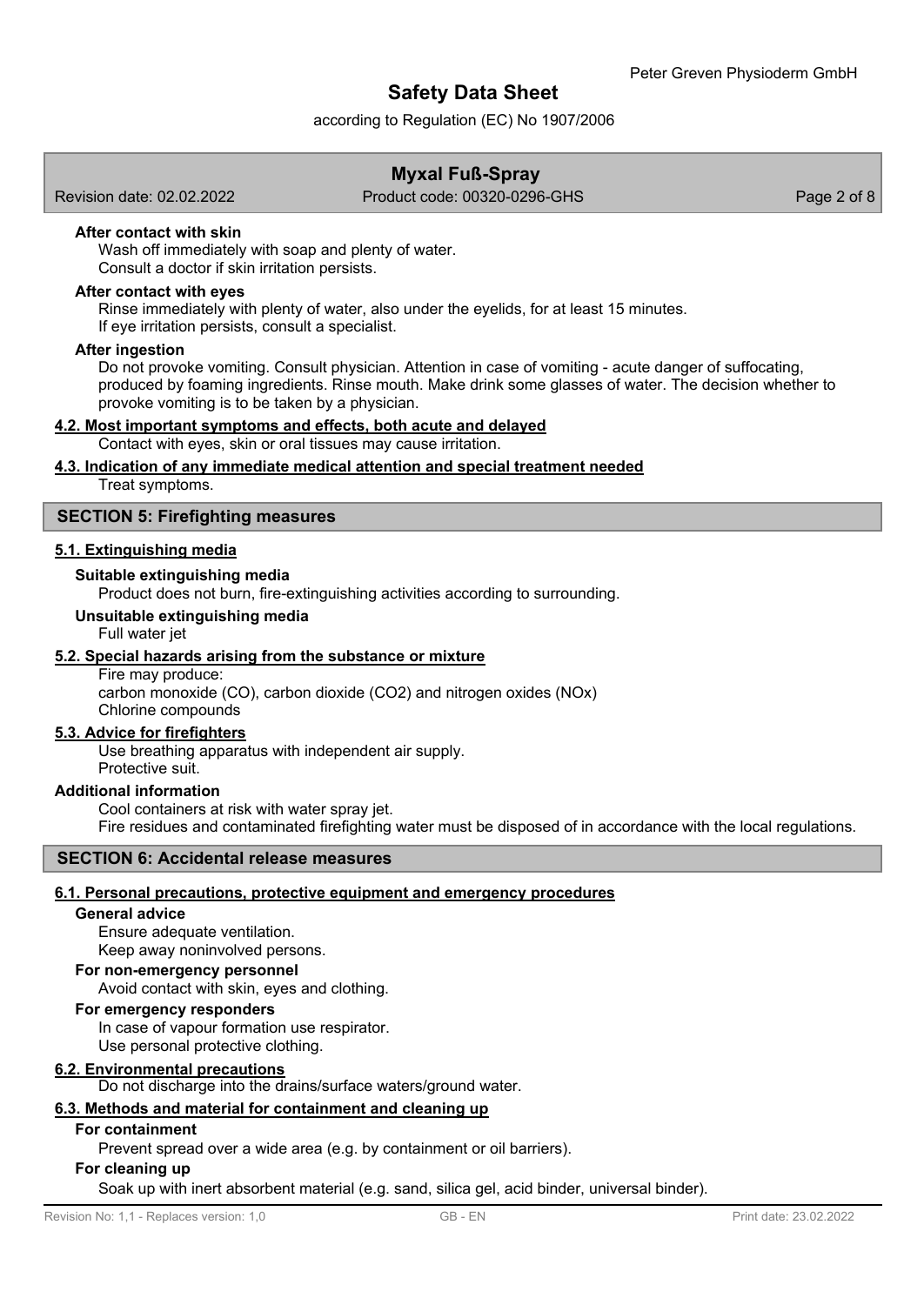according to Regulation (EC) No 1907/2006

## **Myxal Fuß-Spray**

Revision date: 02.02.2022 Product code: 00320-0296-GHS Page 3 of 8

Shovel into suitable container for disposal.

## **6.4. Reference to other sections**

Observe protective instructions (see Sections 7 and 8). Information for disposal see section 13.

## **SECTION 7: Handling and storage**

## **7.1. Precautions for safe handling**

## **Advice on safe handling**

Keep container tightly closed. Use only in thoroughly ventilated areas. Avoid contact with skin, eyes and clothing.

## **Advice on protection against fire and explosion**

No special protective measures against fire required.

## **7.2. Conditions for safe storage, including any incompatibilities**

## **Requirements for storage rooms and vessels**

Keep containers tightly closed in a dry, well-ventilated place.

Keep at temperatures between 5°C and 25°C.

## **Hints on joint storage**

Incompatible with oxidizing agents.

## **Further information on storage conditions**

Keep away from food, drink and animal feeding stuffs.

## **7.3. Specific end use(s)**

Alcohol-free rapid disinfectant

## **SECTION 8: Exposure controls/personal protection**

## **8.1. Control parameters**

## **Additional advice on limit values**

No data available

## **8.2. Exposure controls**

## **Appropriate engineering controls**

Ensure adequate ventilation, especially in confined areas.

## **Protective and hygiene measures**

Do not breath vapours or spray mist. Wash hands before breaks and immediately after handling the product. When using do not eat, drink or smoke. Avoid contact with skin, eyes and clothing. Remove and wash contaminated clothes before re-use.

## **Eye/face protection**

Protective goggles in the event of risk of splashes.

## **Hand protection**

Suitable are gloves made of following materials (breakthrough time >= 8 hours): Natural rubber/latex - NR (0,5 mm) (use powder free and allergene-free products) Polychloropren - CR (0,5 mm) Nitrile rubber/nitrile latex - NBR (0,35 mm) Butyl rubber - Butyl (0,5 mm) Fluoro-rubber - FKM (0.4 mm) Polyvinyl chloride - PVC (0.5 mm)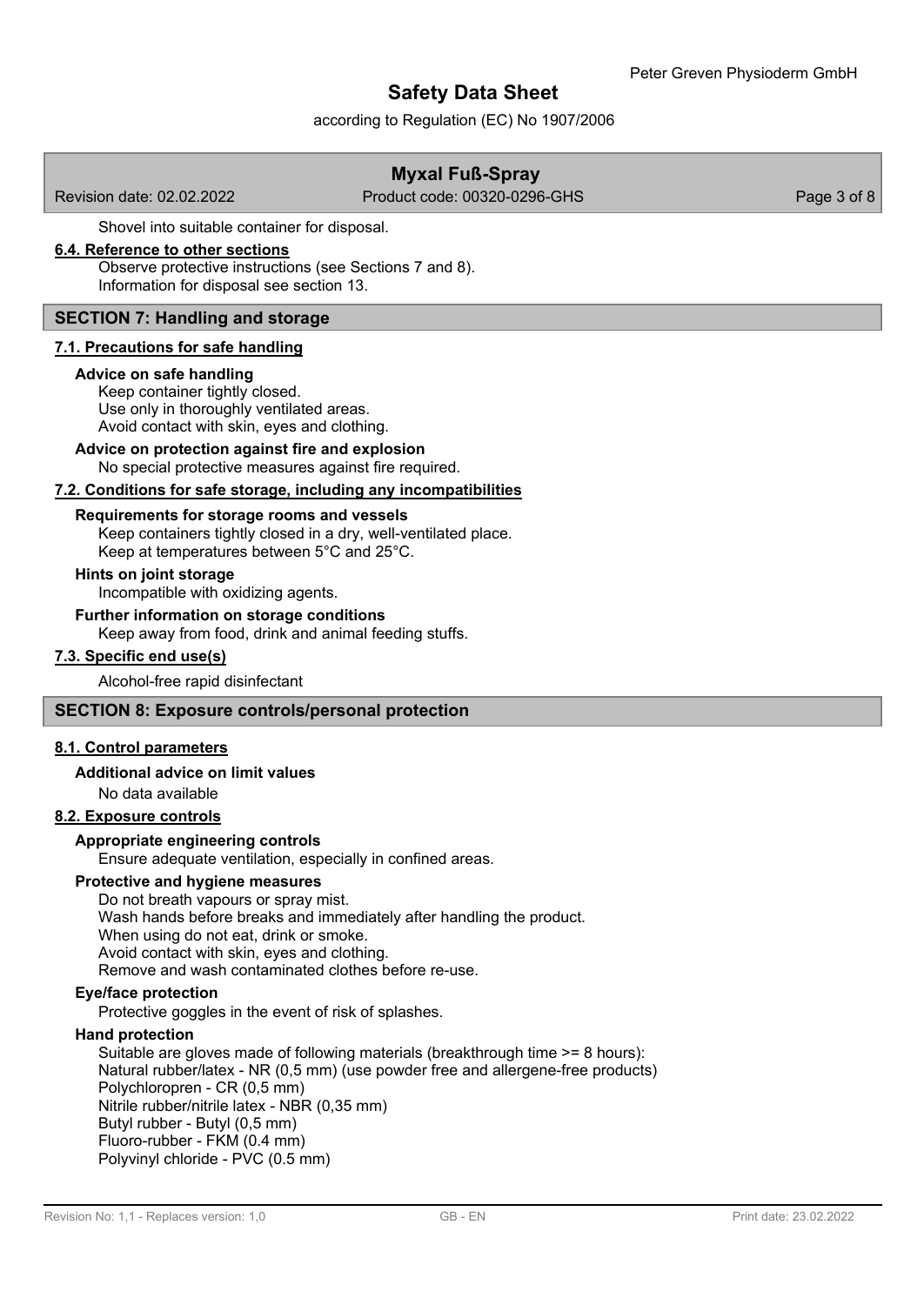according to Regulation (EC) No 1907/2006

| <b>Myxal Fuß-Spray</b>                                                                                                                                                |                                                    |             |  |  |
|-----------------------------------------------------------------------------------------------------------------------------------------------------------------------|----------------------------------------------------|-------------|--|--|
| Revision date: 02.02.2022                                                                                                                                             | Product code: 00320-0296-GHS                       | Page 4 of 8 |  |  |
| <b>Skin protection</b><br>Long sleeved clothing (DIN EN ISO 6530)<br><b>Respiratory protection</b><br>No personal respiratory protective equipment normally required. |                                                    |             |  |  |
| <b>SECTION 9: Physical and chemical properties</b>                                                                                                                    |                                                    |             |  |  |
| 9.1. Information on basic physical and chemical properties                                                                                                            |                                                    |             |  |  |
| Physical state:<br>Colour:<br>Odour:                                                                                                                                  | Liquid<br>Colourless<br>Mild                       |             |  |  |
| pH-Value:                                                                                                                                                             | $4,5 - 5,5$                                        |             |  |  |
| Changes in the physical state<br>Melting point/freezing point:<br>Boiling point or initial boiling point and<br>boiling range:<br>Sublimation point:                  | $\le$ - 10 °C<br>approx. 100 °C<br>n.a.            |             |  |  |
| Softening point:                                                                                                                                                      | n.d.                                               |             |  |  |
| Flash point:                                                                                                                                                          | n.a.                                               |             |  |  |
| <b>Flammability</b><br>Solid/liquid:<br>Gas:                                                                                                                          | n.a.<br>n.a.                                       |             |  |  |
| <b>Explosive properties</b><br>The product is not explosive.                                                                                                          |                                                    |             |  |  |
| Lower explosion limits:<br>Upper explosion limits:                                                                                                                    | n.a.<br>n.a.                                       |             |  |  |
| Auto-ignition temperature:                                                                                                                                            | n.a.                                               |             |  |  |
| <b>Self-ignition temperature</b><br>Solid:<br>Gas:<br>Decomposition temperature:                                                                                      | n.a.<br>n.a.<br>n.d.                               |             |  |  |
| <b>Oxidizing properties</b><br>Not oxidising.                                                                                                                         |                                                    |             |  |  |
| Vapour pressure:                                                                                                                                                      | n.d.                                               |             |  |  |
| Density (at 20 °C):<br>Bulk density:<br>Water solubility:                                                                                                             | approx. 0,99 g/cm <sup>3</sup><br>n.a.<br>Miscible |             |  |  |
| (at 20 $^{\circ}$ C)<br>Solubility in other solvents<br>n.d.                                                                                                          |                                                    |             |  |  |
| Partition coefficient n-octanol/water:                                                                                                                                | n.d.                                               |             |  |  |
| Viscosity / dynamic:                                                                                                                                                  | approx. 9 mPa·s                                    |             |  |  |
| Viscosity / kinematic:                                                                                                                                                | n.d.                                               |             |  |  |
| Flow time:                                                                                                                                                            | n.d.                                               |             |  |  |
| Relative vapour density:                                                                                                                                              | n.d.                                               |             |  |  |
| Evaporation rate:                                                                                                                                                     | n.d.                                               |             |  |  |

I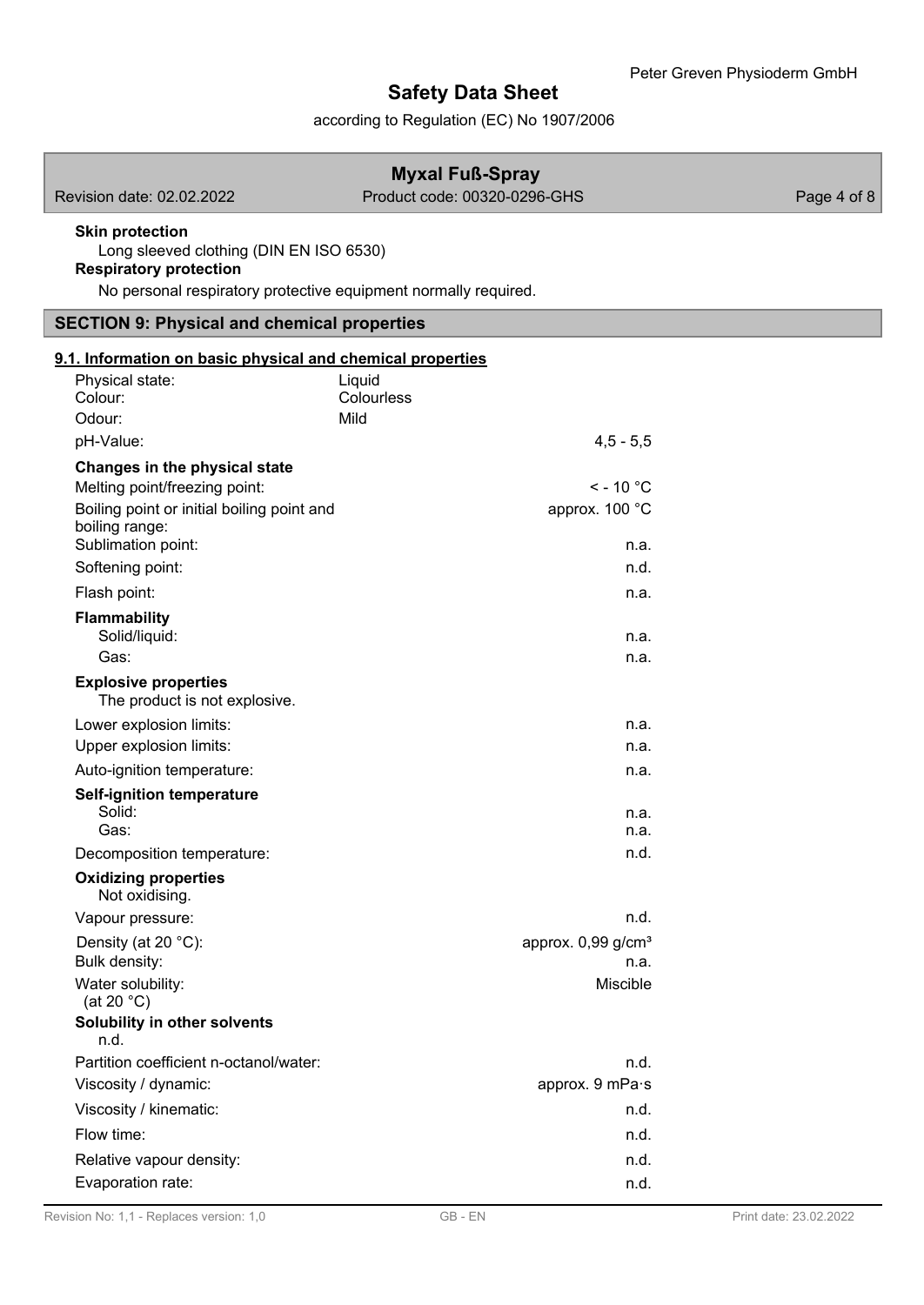according to Regulation (EC) No 1907/2006

|                                                                               | <b>Myxal Fuß-Spray</b>                                                          |             |
|-------------------------------------------------------------------------------|---------------------------------------------------------------------------------|-------------|
| Revision date: 02.02.2022                                                     | Product code: 00320-0296-GHS                                                    | Page 5 of 8 |
| Solvent separation test:                                                      | 0%                                                                              |             |
| Solvent content:                                                              | $< 1 \%$                                                                        |             |
| 9.2. Other information                                                        |                                                                                 |             |
| No data available                                                             |                                                                                 |             |
| <b>SECTION 10: Stability and reactivity</b>                                   |                                                                                 |             |
| 10.1. Reactivity                                                              |                                                                                 |             |
| No decomposition if stored and applied as directed.                           |                                                                                 |             |
| 10.2. Chemical stability                                                      |                                                                                 |             |
| Stable under normal conditions.                                               |                                                                                 |             |
| 10.3. Possibility of hazardous reactions                                      |                                                                                 |             |
| Reactions with oxidizing agents.                                              |                                                                                 |             |
| 10.4. Conditions to avoid<br>To avoid thermal decomposition, do not overheat. |                                                                                 |             |
| 10.5. Incompatible materials                                                  |                                                                                 |             |
| Strong oxidizing agents                                                       |                                                                                 |             |
| 10.6. Hazardous decomposition products                                        |                                                                                 |             |
| No hazardous decomposition products known.                                    |                                                                                 |             |
| Fire may produce:                                                             | Carbon monoxide (CO), carbon dioxide (CO2) and nitrogen oxides (NOx)            |             |
| chlorine compounds                                                            |                                                                                 |             |
| <b>SECTION 11: Toxicological information</b>                                  |                                                                                 |             |
|                                                                               | 11.1. Information on hazard classes as defined in Regulation (EC) No. 1272/2008 |             |
| <b>Acute toxicity</b>                                                         |                                                                                 |             |
| No toxicological data available.                                              | Based on available data, the classification criteria are not met.               |             |
| <b>Irritation and corrosivity</b>                                             | Based on available data, the classification criteria are not met.               |             |
| <b>Sensitising effects</b>                                                    | Based on available data, the classification criteria are not met.               |             |
| Carcinogenic/mutagenic/toxic effects for reproduction                         | Based on available data, the classification criteria are not met.               |             |
| <b>STOT-single exposure</b>                                                   | Based on available data, the classification criteria are not met.               |             |
| <b>STOT-repeated exposure</b>                                                 |                                                                                 |             |

Based on available data, the classification criteria are not met.

## **Aspiration hazard**

Based on available data, the classification criteria are not met.

## **Additional information on tests**

Classification in compliance with the assessment procedure specified in the Regulation (EC) no 1272/2008.

## **11.2. Information on other hazards**

#### **Endocrine disrupting properties**

No data available

## **Other information**

Contact with eyes, skin or oral tissues may cause irritation. If appropriately handled and if in accordance with the general hygienic rules, no damages to health have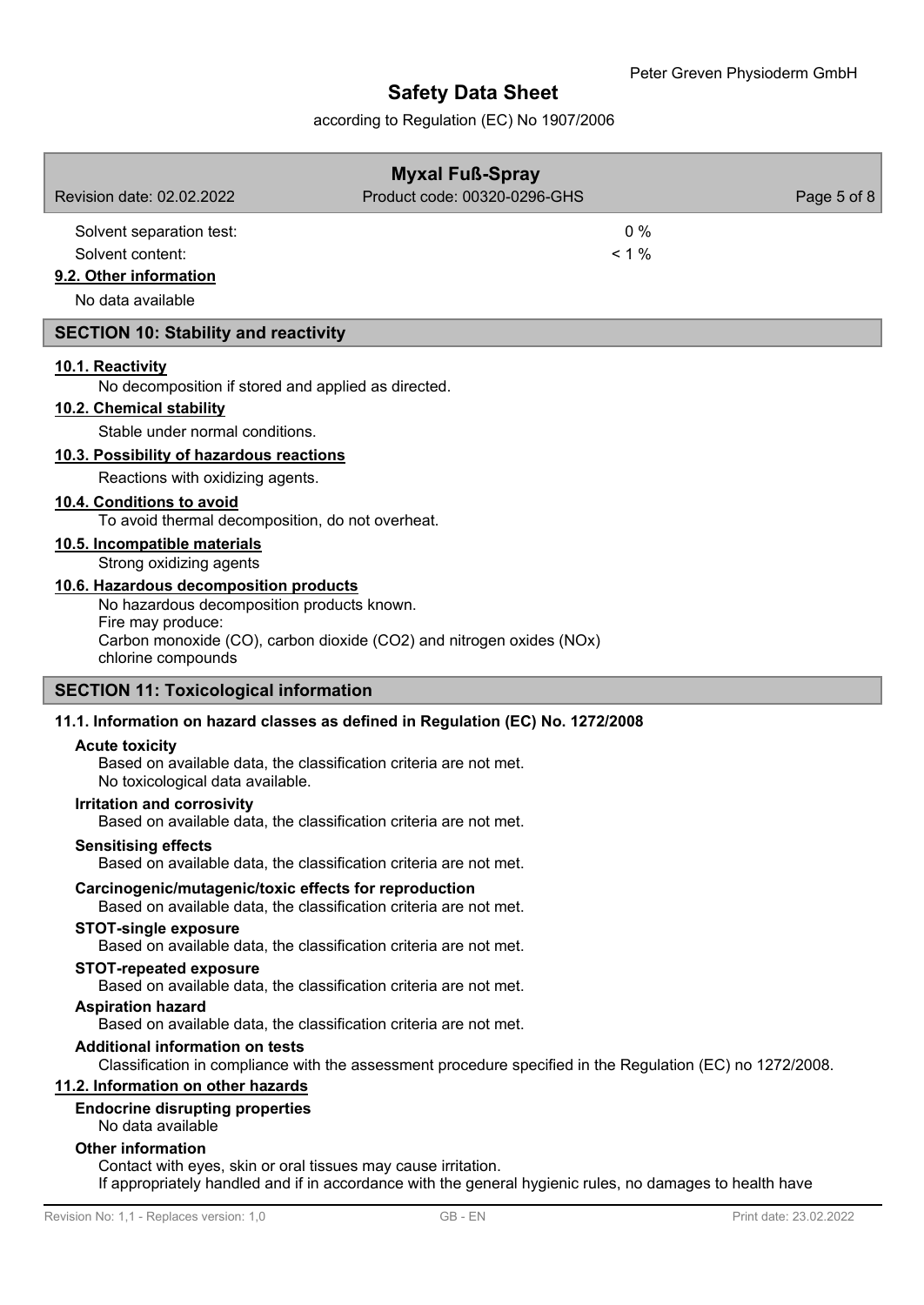according to Regulation (EC) No 1907/2006

## **Myxal Fuß-Spray**

Revision date: 02.02.2022 Product code: 00320-0296-GHS Page 6 of 8

become known.

## **SECTION 12: Ecological information**

#### **12.1. Toxicity**

Ecological data are not available.

## **12.2. Persistence and degradability**

The surfactant(s) contained in this preparation complies(comply) with the biodegradability criteria as laid down in Regulation (EC) No.648/2004 on detergents. Data to support this assertion are held at the disposal of the competent authorities of the Member States and will be made available to them, at their direct request or at the request of a detergent manufacturer.

#### **12.3. Bioaccumulative potential**

No data available

### **12.4. Mobility in soil**

No data available

## **12.5. Results of PBT and vPvB assessment**

The substances in the mixture do not meet the PBT/vPvB criteria according to UK REACH. According to Regulation (EC) No 1907/2006 (REACH) none of the substances, contained in this product are a PBT / vPvB substance.

#### **12.6. Endocrine disrupting properties**

This product does not contain a substance that has endocrine disrupting properties with respect to non-target organisms as no components meets the criteria.

No data available

### **12.7. Other adverse effects**

Low hazard to waters.

#### **Further information**

Do not flush into surface water or sanitary sewer system.

## **SECTION 13: Disposal considerations**

## **13.1. Waste treatment methods**

#### **Disposal recommendations**

Can be incinerated, when in compliance with local regulations.

## **List of Wastes Code - residues/unused products**

070699 WASTES FROM ORGANIC CHEMICAL PROCESSES; wastes from the MFSU of fats, grease, soaps, detergents, disinfectants and cosmetics; wastes not otherwise specified

## **Contaminated packaging**

Empty containers should be taken for local recycling, recovery or waste disposal.

Contaminated packaging should be emptied as far as possible and after appropriate cleansing may be taken for reuse.

Packaging that cannot be cleaned should be disposed of like the product.

## **SECTION 14: Transport information**

## **Land transport (ADR/RID)**

| 14.1. UN number:                  | No dangerous good in sense of this transport regulation. |
|-----------------------------------|----------------------------------------------------------|
| 14.2. UN proper shipping name:    | No dangerous good in sense of this transport regulation. |
| 14.3. Transport hazard class(es): | No dangerous good in sense of this transport regulation. |
| 14.4. Packing group:              | No dangerous good in sense of this transport regulation. |
| Inland waterways transport (ADN)  |                                                          |
| 14.1. UN number:                  | No dangerous good in sense of this transport regulation. |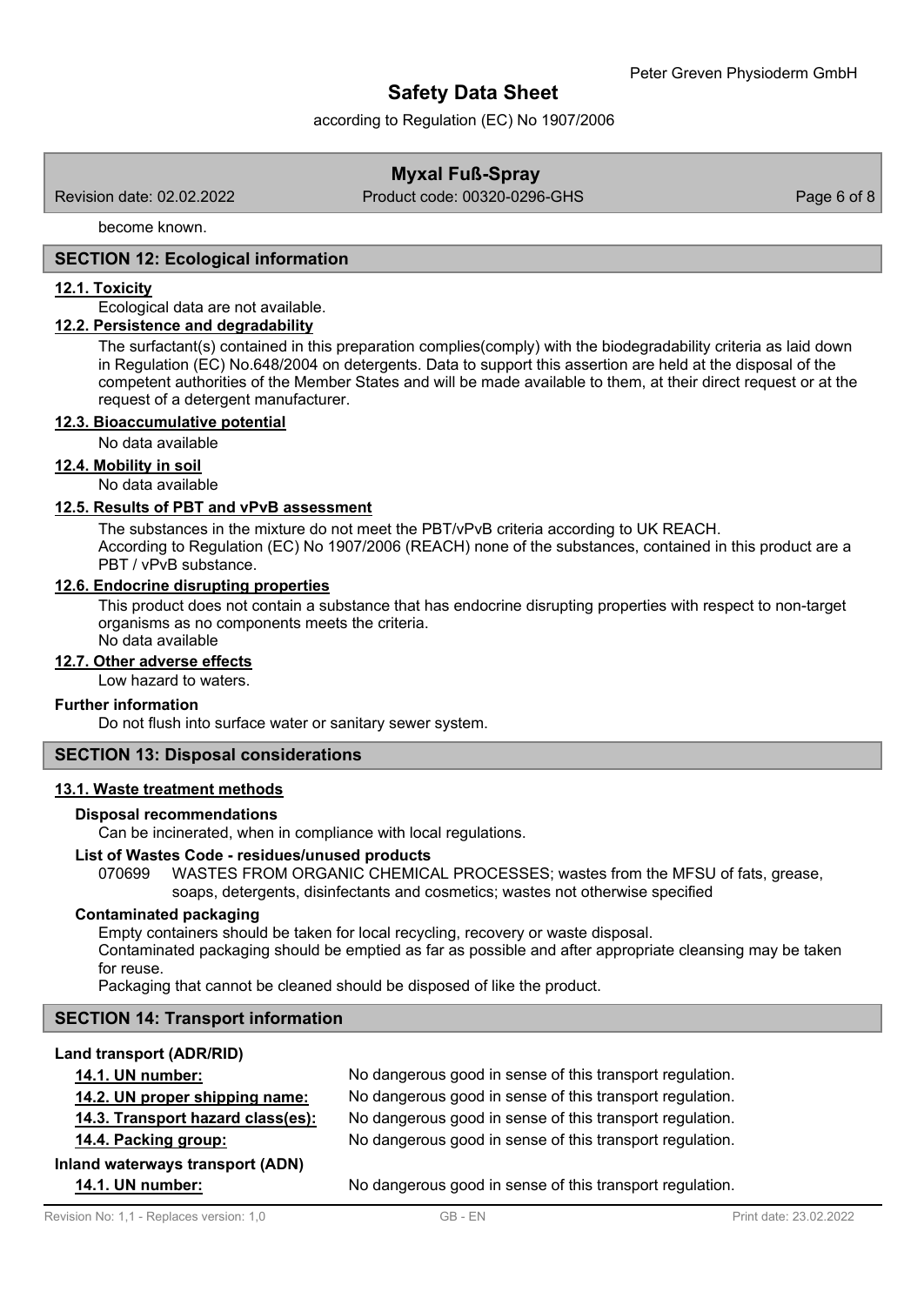according to Regulation (EC) No 1907/2006

| <b>Myxal Fuß-Spray</b>                                                                                         |                                                                                                                      |             |  |  |
|----------------------------------------------------------------------------------------------------------------|----------------------------------------------------------------------------------------------------------------------|-------------|--|--|
| Revision date: 02.02.2022                                                                                      | Product code: 00320-0296-GHS                                                                                         | Page 7 of 8 |  |  |
|                                                                                                                |                                                                                                                      |             |  |  |
| 14.2. UN proper shipping name:                                                                                 | No dangerous good in sense of this transport regulation.                                                             |             |  |  |
| 14.3. Transport hazard class(es):                                                                              | No dangerous good in sense of this transport regulation.<br>No dangerous good in sense of this transport regulation. |             |  |  |
| 14.4. Packing group:                                                                                           |                                                                                                                      |             |  |  |
| <b>Marine transport (IMDG)</b>                                                                                 |                                                                                                                      |             |  |  |
| 14.1. UN number:                                                                                               | No dangerous good in sense of this transport regulation.                                                             |             |  |  |
| 14.2. UN proper shipping name:                                                                                 | No dangerous good in sense of this transport regulation.                                                             |             |  |  |
| 14.3. Transport hazard class(es):                                                                              | No dangerous good in sense of this transport regulation.                                                             |             |  |  |
| 14.4. Packing group:                                                                                           | No dangerous good in sense of this transport regulation.                                                             |             |  |  |
| Air transport (ICAO-TI/IATA-DGR)                                                                               |                                                                                                                      |             |  |  |
| 14.1. UN number:                                                                                               | No dangerous good in sense of this transport regulation.                                                             |             |  |  |
| 14.2. UN proper shipping name:                                                                                 | No dangerous good in sense of this transport regulation.                                                             |             |  |  |
| 14.3. Transport hazard class(es):                                                                              | No dangerous good in sense of this transport regulation.                                                             |             |  |  |
| 14.4. Packing group:                                                                                           | No dangerous good in sense of this transport regulation.                                                             |             |  |  |
| 14.5. Environmental hazards                                                                                    |                                                                                                                      |             |  |  |
| ENVIRONMENTALLY HAZARDOUS: No                                                                                  |                                                                                                                      |             |  |  |
| 14.6. Special precautions for user                                                                             |                                                                                                                      |             |  |  |
| No dangerous good in sense of this transport regulation.                                                       |                                                                                                                      |             |  |  |
| 14.7. Maritime transport in bulk according to IMO instruments                                                  |                                                                                                                      |             |  |  |
| No dangerous good in sense of this transport regulation.                                                       |                                                                                                                      |             |  |  |
| <b>SECTION 15: Regulatory information</b>                                                                      |                                                                                                                      |             |  |  |
|                                                                                                                | 15.1. Safety, health and environmental regulations/legislation specific for the substance or mixture                 |             |  |  |
| <b>EU</b> regulatory information                                                                               |                                                                                                                      |             |  |  |
| Restrictions on use (REACH, annex XVII):                                                                       |                                                                                                                      |             |  |  |
| Entry 75                                                                                                       |                                                                                                                      |             |  |  |
| 2004/42/EC (VOC):                                                                                              | 0%                                                                                                                   |             |  |  |
| Information according to 2012/18/EU                                                                            | Not subject to 2012/18/EU (SEVESO III)                                                                               |             |  |  |
| (SEVESO III):                                                                                                  |                                                                                                                      |             |  |  |
| <b>Additional information</b>                                                                                  |                                                                                                                      |             |  |  |
| Regulation (EC) No 648/2004 (Regulation on detergents):<br>< 5% cationic surfactants, Disinfectant, fragrances |                                                                                                                      |             |  |  |
| National regulatory information                                                                                |                                                                                                                      |             |  |  |
| Water hazard class (D):                                                                                        | 1 - slightly hazardous to water                                                                                      |             |  |  |
| 15.2. Chemical safety assessment                                                                               |                                                                                                                      |             |  |  |
| For this substance a chemical safety assessment has not been carried out.                                      |                                                                                                                      |             |  |  |
| <b>SECTION 16: Other information</b>                                                                           |                                                                                                                      |             |  |  |

## **Changes**

Changes in section: 2, 6,11,12,16